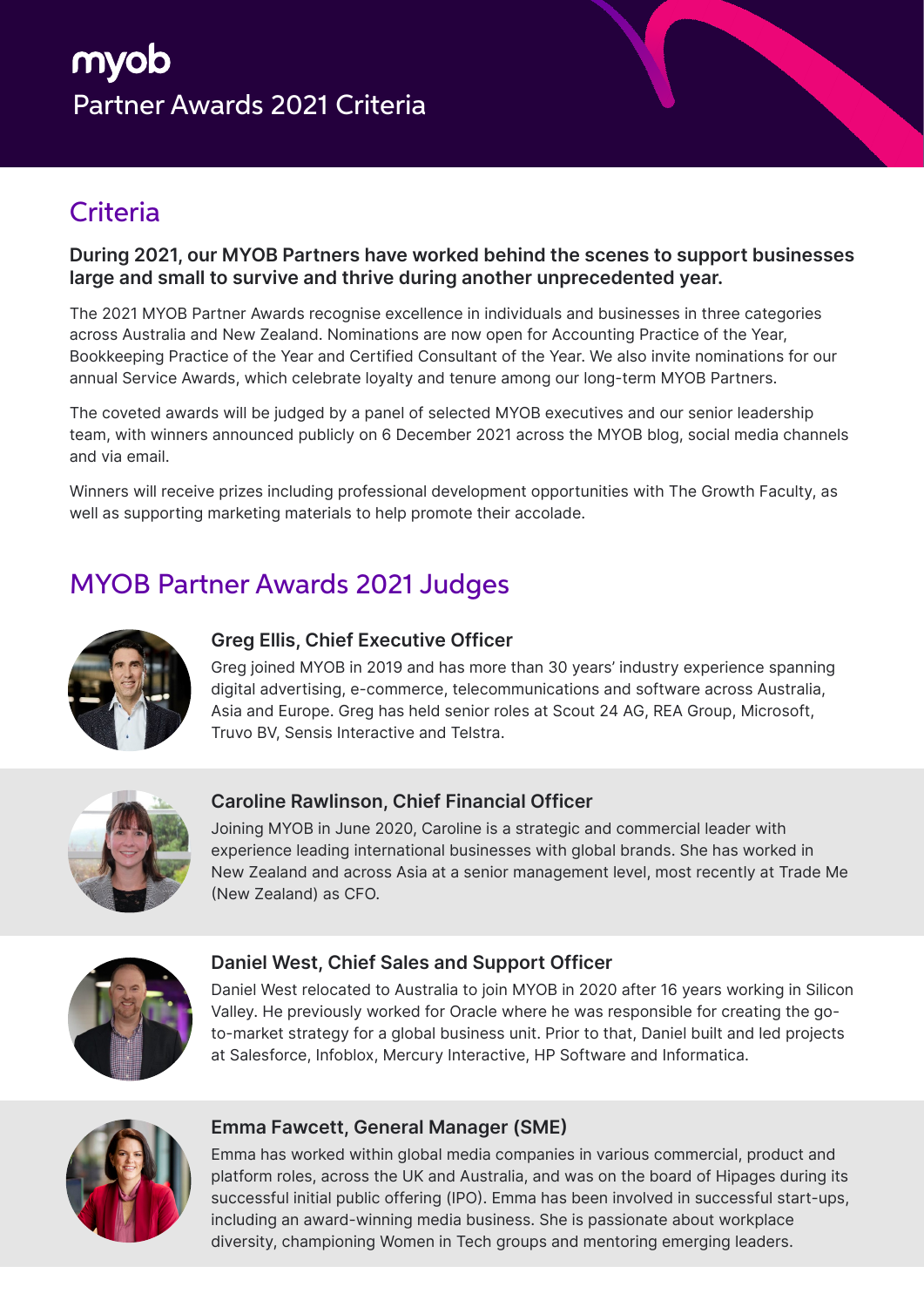## 2021 Award Categories

**This year, we're celebrating the 'Heart of Business' by recognising the success and achievements of the Accountants, Bookkeepers and Certified Consultants who have excelled in their fields across both Australia and New Zealand.** 

## Accounting Practice of the Year

This award recognises a boutique practice in the accounting industry that most effectively drove business growth, pivoted effectively during the pandemic and/or supported the community during the 2021 calendar year, using a range of business development principles and tactics.

## **+ Eligibility**

Open to all firms in the accounting industry in Australia and New Zealand who are on MYOB's Partner Program.

#### **+ Criteria**

- Outline how the practice executed on its growth strategy in the 2021 calendar year.
- What steps were taken to pivot during the pandemic and working remotely?
- How have you supported your local community and what impact has this had on the business?

## Bookkeeping Practice of the Year

This award recognises a boutique practice in the bookkeeping industry that most effectively either drove business growth, pivoted effectively during the pandemic and/or supported the community during the 2021 calendar year, using a range of business development principles and tactics.

#### **+ Eligibility**

Open to all firms in the bookkeeping industry in Australia and New Zealand who are on MYOB's Partner Program.

#### **+ Criteria**

- Outline how the practice executed on its growth strategy in the 2021 calendar year.
- What steps were taken to pivot during the pandemic and working remotely?
- How have you supported your local community and what impact has this had on the business?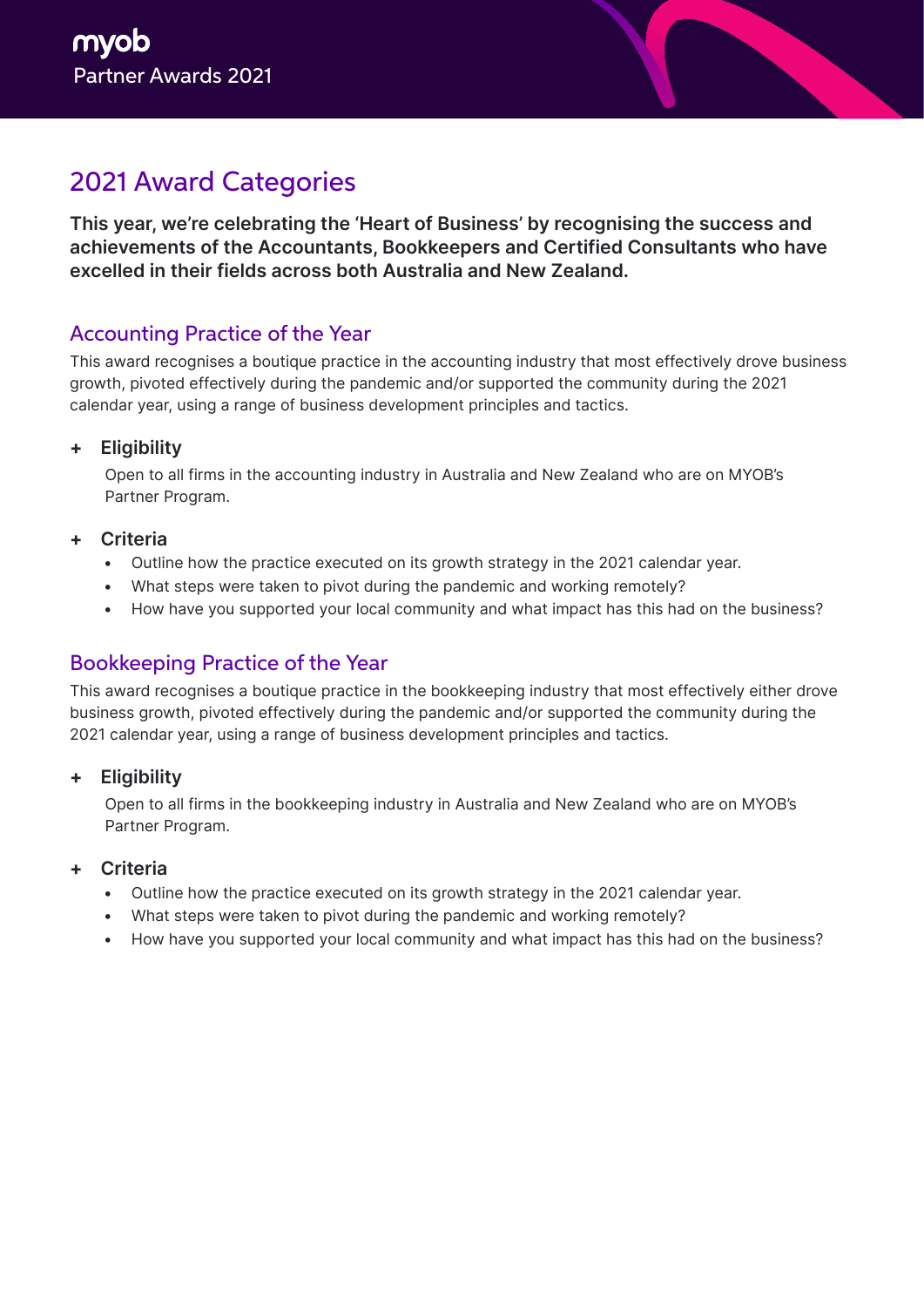## Certified Consultant of the Year

This award recognises an outstanding Certified Consultant who most effectively drove revenue growth and shaped their or their associated firm's success in the 2021 calendar year.

## **+ Eligibility**

This award is open to all practising Certified Consultants in Australia and New Zealand.

#### **+ Criteria**

- Outline the individual's unique selling points/points of difference as a Certified Consultant compared with your peers and how the individual created a quality practice/business unit as a result.
- Highlight the innovation you have contributed to your practice or associated practice and how this has impacted on business growth.

## Service Award

This award recognises the loyalty and commitment of Certified Consultants.

**+ Eligibility** 

This award is open to Certified Consultants who have partnered with MYOB for 10, 15, 20 or 25 years by the end of the 2021 calendar year.

#### **+ Criteria**

Candidates must have a Certified Consultant membership commenced as follows:

- Opened in 2011 10 Year Service Award
- Opened in 2006 15 Year Service Award
- Opened in 2011 20 Year Service Award
- Opened in 1996 25 Year Service Award

## Application process

Nominations for the 2021 MYOB Partner Awards are now open until 11.59pm on Monday 29 November 2021.The nomination form can be found online at www.myob2021awards.com. Award recipients will be notified directly via email and publicly announced on 6th December 2021 via the MYOB Partner Awards website and all MYOB social media accounts.

For more information head to www.myob2021awards.com.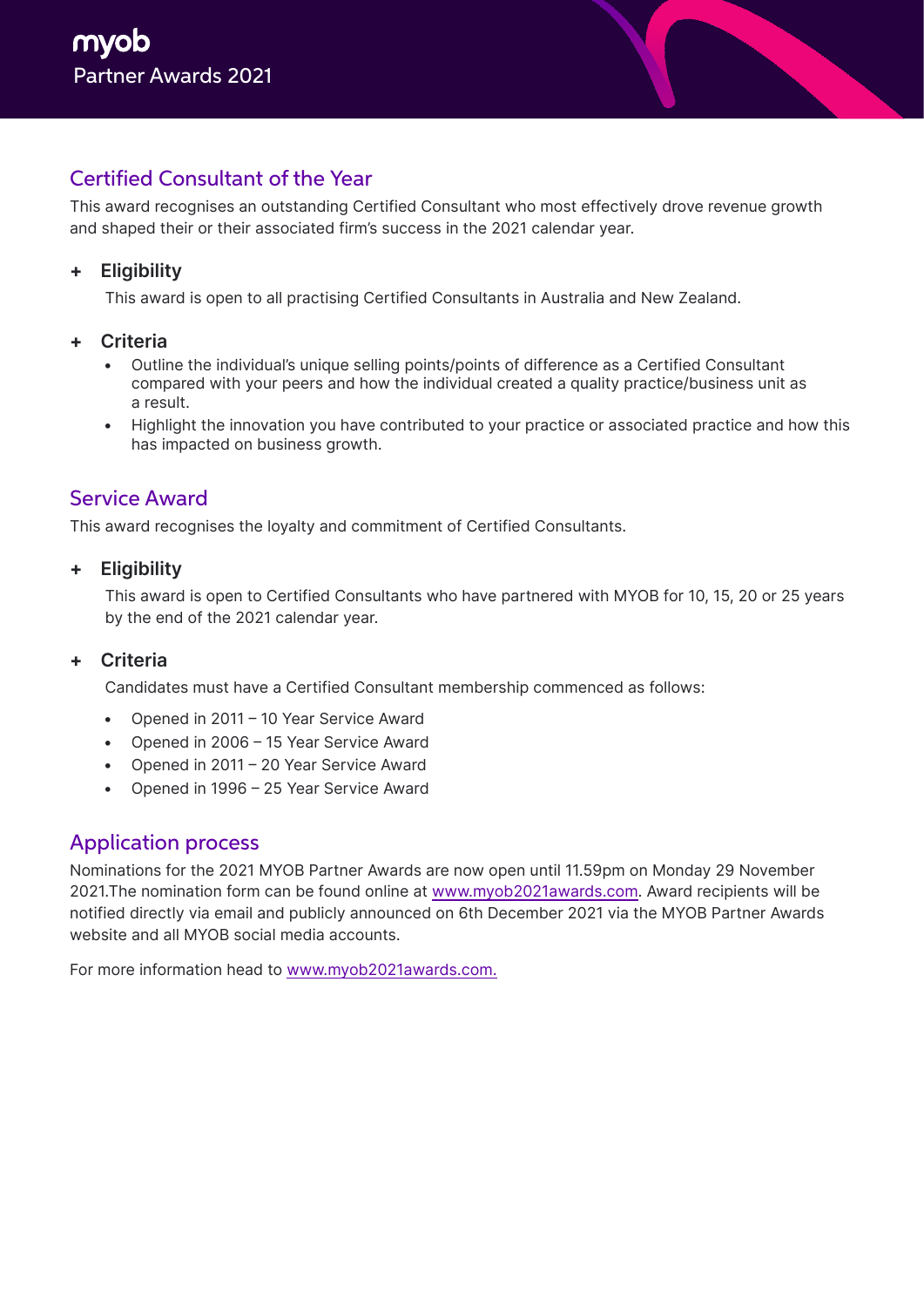## Prizes

## **Winners of Accountants, Bookkeeper and Certified Consultant categories: Annual Premium Membership with the Growth Faculty plus \$100 voucher inclusive of:**

- Unlimited live virtual events (4 flagship events and 30 masterclasses)
- Book club, including key highlights from must read books
- On demand access to 100's of videos and podcasts
- Access to tools and frameworks
- Community access to connect with global professionals
- 8 must read business books handpicked and delivered straight to your door
- Exclusive access to VIP events and opportunities

#### **Prizes for SMEs or colleagues who nominated a winner: Annual Club Membership plus \$100 for businesses:**

- Unlimited live virtual events (4 flagship events and 30 masterclasses)
- Book club, including key highlights from must read books
- On demand access to 100's of videos and podcasts
- Access to tools and frameworks
- Community access to connect with global professionals

## Service Awards:

Annual Club Membership with The Growth Faculty

Voucher for x1 live masterclass with The Growth Faculty

All nominations receive a \$60 voucher towards a Club Membership. Discount will be sent to all nominators once submission is received.